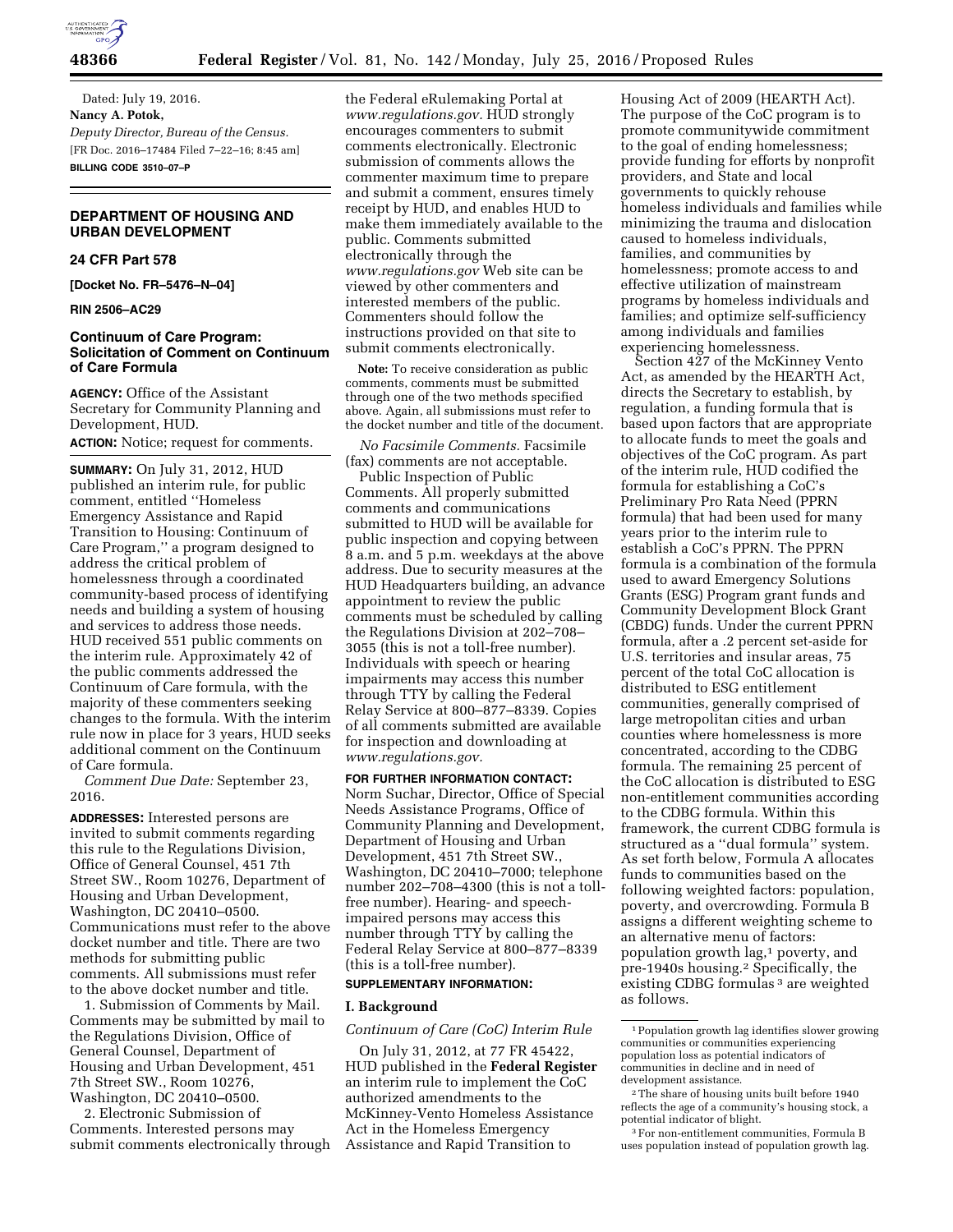| Formula A                                                   | Formula B              |  |
|-------------------------------------------------------------|------------------------|--|
| 25% * population  20% * population<br>growth lag.           |                        |  |
| 50% * poverty<br>25% * overcrowding    50% * pre-1940 hous- | 30% * poverty.<br>ing. |  |

Pursuant to this dual formula system, HUD calculates the funding amounts for each jurisdiction under both Formulas A and B and assigns the larger of the two grant calculations, less a pro rata reduction to ensure the total amount allocated is within the amount appropriated for funding.

Section 427 of the McKinney Vento Act, as amended by the HEARTH Act also allows HUD to adjust a CoC's formula to ensure that the formula amount is sufficient to renew existing projects in each CoC for one year, which is known as the Annual Renewal Demand (ARD). In the FY 2015 Continuum of Care Program NOFA, and in several previous Continuum of Care Program NOFAs, the amount of funding that CoCs were eligible to receive was based primarily on their ARD and the PPRN formula had little impact on the amount they were eligible to apply for. Only for a minority of CoCs that had a PPRN that was larger than their ARD did the PPRN formula affect funding, and in these cases, it only affected the amount available for new projects. The PPRN formula would only have a more significant impact on CoC funding if the amount of funding available for the CoC program nationally is significantly larger than the amount needed to renew existing projects for one year.

Several stakeholders indicated that the existing PPRN formula was not representative of the number of individuals and families experiencing homelessness in their geographic area. Therefore, the interim rule specifically sought comment on the PPRN formula and the process for determining a CoC's maximum award amount. HUD solicited public comment through November 16, 2012 and of the 551 public comments that HUD received, approximately 42 public comments were directed to the PPRN formula. The majority of the comments on the PPRN formula were from western States, counties, and cities, and indicated that the CDBG formula was not the appropriate basis for the PPRN formula because the CDBG formula utilizes urban blight, as reflected in the age of housing stock, and population growth lag factors to allocate funds, which may measure community development needs generally, but are not specifically tailored to measure homelessness. Other commenters stated that they opposed

reductions in funding for renewal projects.

As a result of the comments received, HUD has explored several alternative factors relevant to homelessness for potential inclusion in the PPRN formula and is re-opening the public comment period on the PPRN formula established in 24 CFR 578.17(a) of the interim rule for the purpose of seeking broader input on four proposed changes to the PPRN formula described in this section of the Notice before HUD selects the formula to include in the final rule. In developing the following proposals, HUD considered the many comments received in response to the formula in the interim rule, including those stating that the current formula utilizes factors that are not necessarily correlated with homelessness such as urban blight and population growth lag, and the request that the PPRN formula be based on updated factors that are intended to specifically measure homelessness.

In developing proposals for alternative factors to be included in the final formula, HUD sought to maintain the basic structure of the current PPRN formula, while investigating alternative data sources and measures to be included as formula factors. The characteristics of the data sources for the four proposed alternative formula factors were determined to be consistent with HUD's 2001 Report to Congress 4 on measuring need for homeless grant funding. Namely, the data sources for the proposed factors<sup>5</sup> are: (1) Relevant to measuring homelessness, (2) accurate, (3) timely, and (4) readily available for every jurisdiction. HUD chose not to incorporate the point-in-time count data into the formula because not all CoCs use the same methodology to conduct their counts—with some CoCs having stronger methodology than others—and because not all CoCs conduct annual PIT counts. Instead, HUD used an average of two years of PIT count data to compare how highly a factor being considered for the formula correlated with rates of homelessness. In this way, PIT counts helped quantify the relevance of potential formula factors to measuring homelessness, while

insulating potential formulas from the limitations of directly including PIT counts. Further, by using factors correlated with the PIT count, the proposed formulas mitigate the risk of data fluctuations in PIT counts that may be less prevalent in large Census datasets. Finally, since PIT counts are locally-generated and self-reported by jurisdictions seeking funding under the CoC program, direct inclusion of PIT counts into an allocation formula may create perverse incentives against objective PIT count methodologies.

Before considering any new factors, HUD reviewed the factors included in the existing PPRN formula overcrowding, poverty, pre-1940s housing, and population—and their correlation to rates of homelessness. HUD conducted Pearson's Correlation analyses 6 and found that three of these factors had a positive and statistically significant correlation with rates of homelessness. These were: (1) Overcrowding, with a .277 correlation; (2) poverty, with a .153 correlation; and (3) pre-1940s housing, with a .113 correlation. Population was not shown to have a significant correlation with rates of homelessness in a community. In addition to analyzing factors included in the current PPRN formula, HUD also considered several other potential factors related to housing markets, affordability, and demographics, as well as a hybrid factor that combined housing market and affordability measures. Understanding these factors, along with their correlation, is necessary to understanding the formulas being proposed for consideration.

Broadly speaking, the potential formula factors chosen by HUD for analysis, and described more fully below, represent important communitylevel determinants of homelessness identified in the research literature. Together, these factors represent three related categories of known determinants of homelessness: housing market factors, economic conditions, and housing affordability (which combines housing market and economic factors). Other categories of known community-level determinants of homelessness, such as climate factors or the robustness and quality of a community's safety net of social services for vulnerable populations, were found to lack the type of data

<sup>4</sup>See ''Report to Congress: Measuring ''Need'' for HUD's McKinney-Vento Homeless Competitive Grants,'' January 2001 at *[https://](https://www.hudexchange.info/resources/documents/MeasuringNeed.pdf) [www.hudexchange.info/resources/documents/](https://www.hudexchange.info/resources/documents/MeasuringNeed.pdf) [MeasuringNeed.pdf.](https://www.hudexchange.info/resources/documents/MeasuringNeed.pdf)* 

<sup>5</sup> Including the decennial Census (population), American Community Survey 5-Year Data (poverty, overcrowding, pre-1940 housing, renter-occupied units, average gross rent, rent-to-income ratio, vacant rental units, and hybrid factor), and Comprehensive Housing Affordability Strategy 5- Year Data (affordability gap, rent-burdened extremely low-income households, and hybrid factor).

<sup>6</sup>Pearson's correlation coefficients range from -1 to 1. A correlation coefficient of -1 or 1 indicates a perfect linear relationship (negative or positive, respectively) between two variables, while a correlation coefficient of 0 indicates a random relationship or no linear relationship between two variables.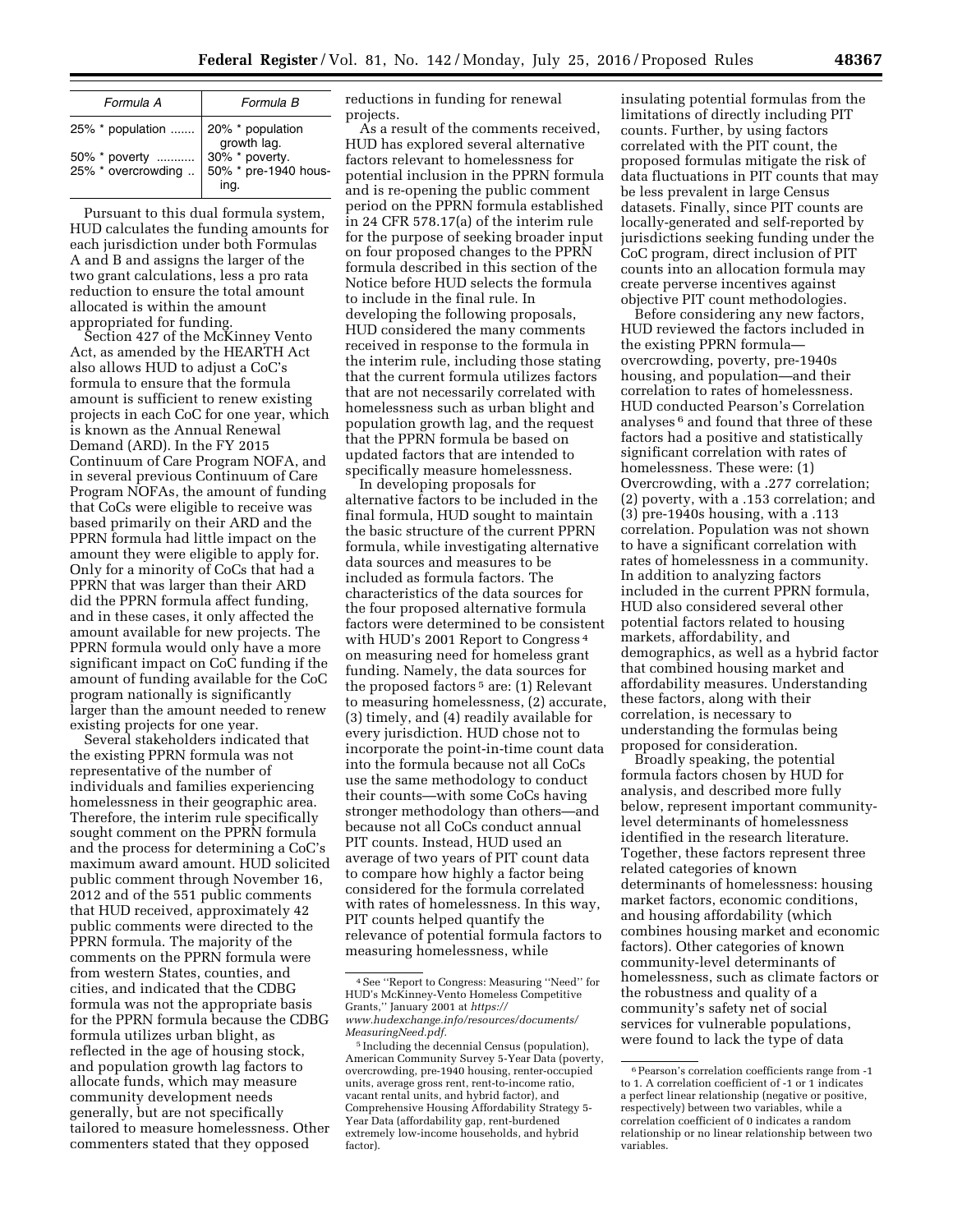measures (*e.g.,* timely and readily available for each jurisdiction) necessary to be included as potential formula factors. Similarly, some demographic factors identified as possible correlates to homelessness were excluded from consideration due to data limitations. For example, population growth lag could not be readily calculated for every jurisdiction due to changes in geographic boundaries since 1960 that artificially affect population counts.

*Potential Housing Market Factors:*  HUD considered the following potential housing market factors:

• *Renter-occupied units*—HUD explored this factor because renters generally experience higher housing instability than inhabitants of owneroccupied units. They are also more vulnerable to steep or sudden increases in rent, may be more economically unstable, and are subject to evictions as a result of non-payment of rent which tend to happen more quickly than the foreclosure process. For this factor, HUD found a .444 correlation between renteroccupied units as a percentage of all occupied housing units and rates of homelessness.

• *Average gross rent*—HUD explored this factor because several studies have found measures of ''rent level'' to be significantly correlated to higher rates of homelessness. However, this aggregate measure encompasses the entire rental market and may not be a good indicator of the rent pressures specifically faced by individuals and families experiencing homelessness or at risk of homelessness. For this factor, HUD found a .248 correlation between average gross rent (calculated by

dividing aggregate gross rent by the number of renter-occupied housing units) and rates of homelessness.

• *Vacant rental units*—HUD explored this factor because some studies have theorized that people are at higher risk of homelessness in tight rental markets; however, HUD found no significant correlation between rental vacancy rates (calculated by dividing the number of vacant rental units by total rental units) and rates of homelessness. Therefore, it was not used in any of the proposed formulas for consideration.

• *Affordability gap*—This factor was created to measure the gap between the demand for and supply of rental units that are both affordable and available to Extremely Low-Income (ELI) 7 renter households. HUD considered this factor because ELI households have been shown to be at a greater risk of housing instability and homelessness. For this factor, HUD found a .310 correlation between this factor as a percentage of total housing units and rates of homelessness.

*Potential Affordability Factors:* HUD considered the following potential factors related to the cost of housing combined with renters' ability to pay:

• *Rent-to-income ratio* is the comparison of how much rent people pay when compared to their income in the designated geographic area. HUD found a .288 correlation with rates of homelessness.

• *Rent-burdened ELI households* are those ELI households that pay more than 30% of their gross income for housing. HUD found a .336 correlation with rates of homelessness.

*Hybrid Factor:* HUD considered one factor, developed specifically for the purposes of this formula, that weighted

an affordability factor (rent-burdened ELI households) by a housing market factor (renter-occupied units), two variables found to be correlated with homelessness (with correlations of .336 and .444, respectively). This factor was calculated by multiplying the number of rent-burdened ELI households by the ratio of: the jurisdiction's percentage of renter-occupied units divided by the national percentage of renter-occupied units. HUD found that this hybrid factor had a .393 correlation with rates of homelessness.

## **II. Proposed PPRN Formula Options for Public Comment**

After reviewing the simple (bivariate) Pearson's correlations between rates of homelessness and each of the above factors, HUD considered many different options for leveraging a combination of these factors into a formula that would better capture pro-rata need than any single factor on its own. HUD considered various factor weights as representing the relative magnitude of each factor's effect on need within a particular formula combination. The proposed weights represent what HUD views to be reasonable options for weighting the relative magnitudes of factors within each formula option based on its simple correlational analyses and the theoretical relationships between sets of factors and homelessness documented in established research literature.

HUD seeks comment on the four formula options set out in the table below. HUD believes these options are better correlated with rates of homelessness at the local level than the current PPRN formula.

| Formula A                                                                           | Formula B | Formula C | Formula D |
|-------------------------------------------------------------------------------------|-----------|-----------|-----------|
|                                                                                     | holds.    |           |           |
| 25% * rent-burdened ELI house- 25% * rental units.<br>holds.<br>25% * rental units. |           |           |           |

None of these proposed PPRN formula options include the 75%/25% split between entitlement and nonentitlement communities that is a part of the current formula. In addition to comments on the proposed formulas set forth above, HUD welcomes comments on factors and corresponding weights that will target formula funding to urban

and rural areas most in need of homeless assistance, whether by ESG entitlement designation, population density considerations, or otherwise. In addition, HUD welcomes comments on whether any of the four proposed options should be combined into a dual or multi-formula system similar to the

dual calculation system utilized under the current PPRN formula.

HUD has posted, on its Web site, a listing of each CoC's existing PPRN amount (as determined using the existing formula) as well as the amount that each CoC's PPRN would be using each of these four proposed formulas. HUD has also published a tool on its

<sup>7</sup>ELI households consist of families with incomes that do not exceed 30 percent of the area median income.